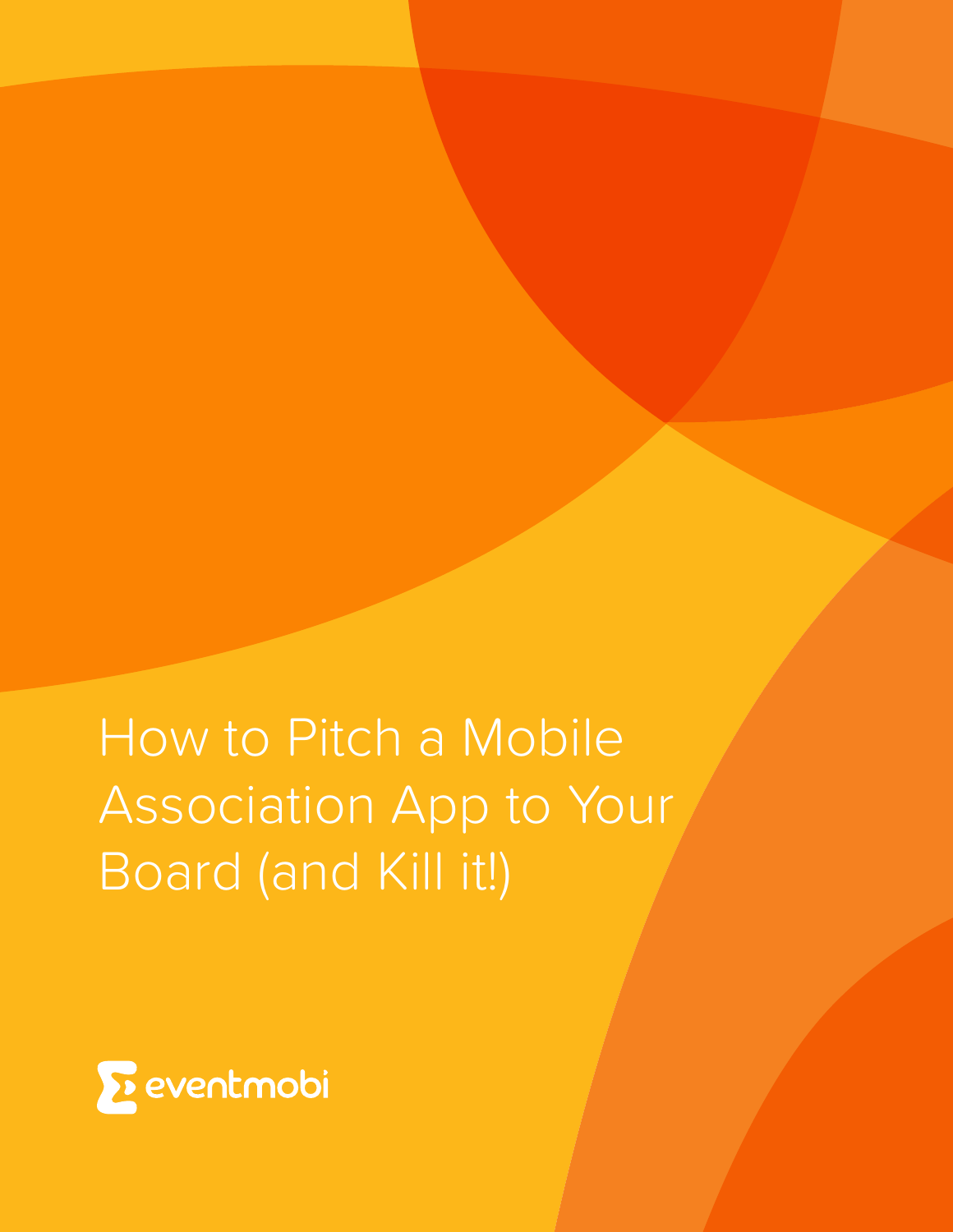# Introduction

## Your Challenge

Building a business case for adopting an association app that will increase year-round member engagement.

As an event planner, you're the expert when it comes to knowing what the benefits are from incorporating event technology into your events\*. Increased attendee engagement, event revenue through sponsorships, exhibitors, and ticket sales, and overall brand awareness are just a few examples of strategies that will help in recruiting new members.

But there are a number of key stakeholders on your board who need to be convinced. You're planning to present this initiative at your next board meeting, but you need to be prepared in anticipating their questions and ready to address any barriers to adoption to get the buy-in you need to move forward.

*\*If you need a refresher on the benefits of using event technology at your events, read The Ultimate Guide to Event App Marketing*

## This Guide Includes

- Preparing your Pitch
- Presentation Tips
- Common Objections to Association App Adoption
- Frequently Asked Questions (and Answers!)
- **Timeline & Next Steps**
- Support and Customer Success

2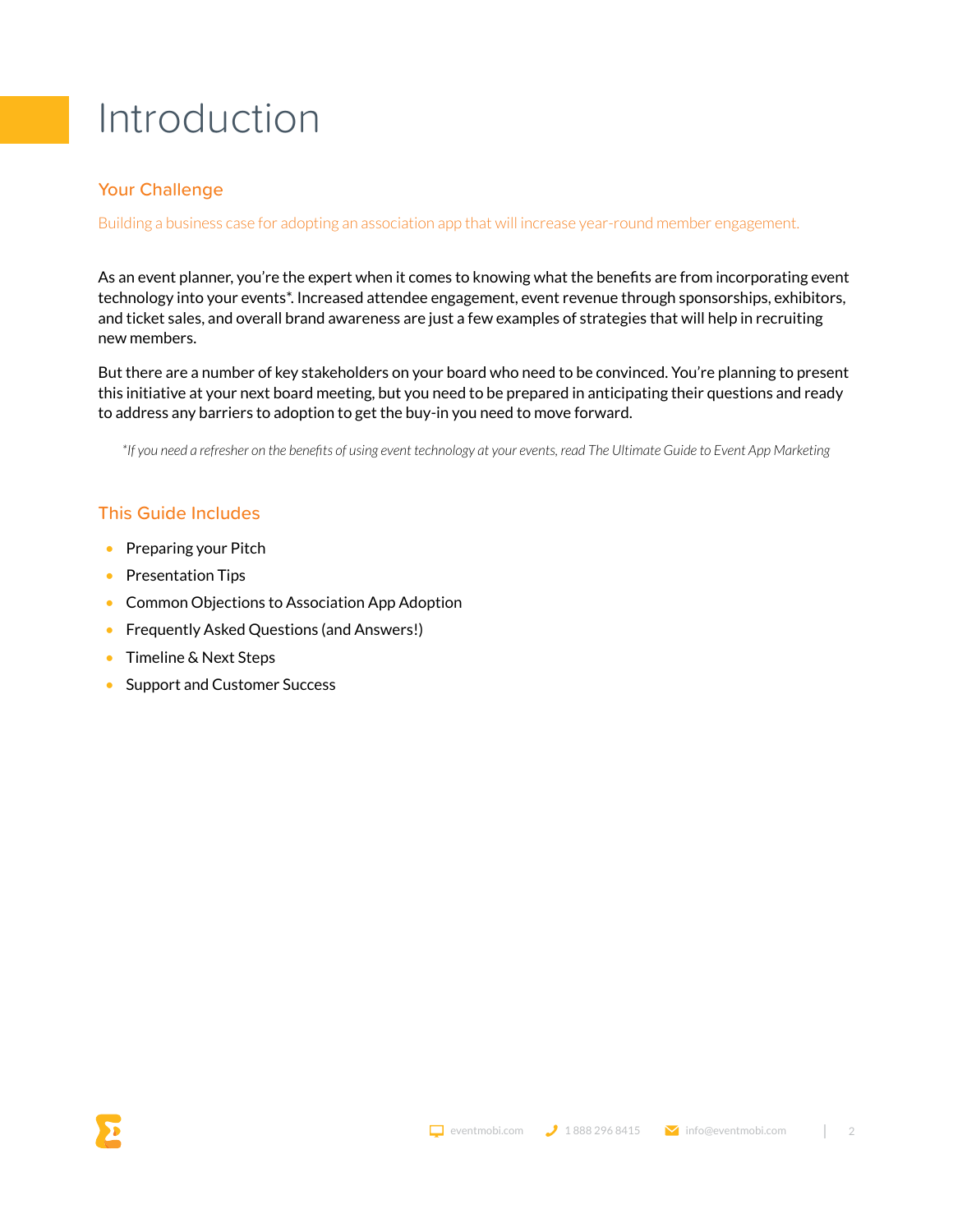# Preparing Your Pitch

### Pinpoint The Benefits

Benefits must be clear, specific, and quantifiable. If you're asking a senior board member to approve an investment in new technology, be sure to clearly articulate benefits and provide specific examples as back up.

### **When selling through an association app to board members, strong benefits might include:**



Generating non-dues revenue through digital sponsorship opportunities

Catalyzing member engagement before, during, and after events



Building a strategy to attract and retain millennials

# EXPERT TIP

## Present event technology benefits from the board members' perspective

While you'll be very aware of how using an association app will make your event workflows more efficient, to gain board buy-in, it's important to focus primarily on how this technology will offer bigger picture organizational benefits.

Improving the operational efficiency of how you run events may be foremost in your mind, but remember that your board will be more interested in understanding how this investment will have an impact on association goals, such as improving member engagement or generating new streams of non-dues revenue.

## Research All Associated Costs

The benefits are important, but your board's primary question will be: How much is this going to cost our association? And a "no surprises" approach works best when introducing new technology. This is particularly important if there has been resistance and it has taken time to win support for new technological initiatives. It's important to be as objective and transparent as possible when pitching technology to your board, and that means being honest about the costs.

### **Keep in mind that when it comes to technology, there can often be hidden costs involved. Make sure you ask yourself these questions:**

- ? *How much time and money will it cost to train staff on the new software?*
- ? *Is there an opportunity to gain cost efficiencies by using this technology across multiple events over the course of the year?*
- ? *What added value are we getting by going with this vendor?*
	- ? *Are there any other associated costs?*

Let your board know exactly how much they'll be spending both now and in the future. They'll be more confident in making the purchase, and you'll both be relieved when there are no unexpected expenses lurking down the line.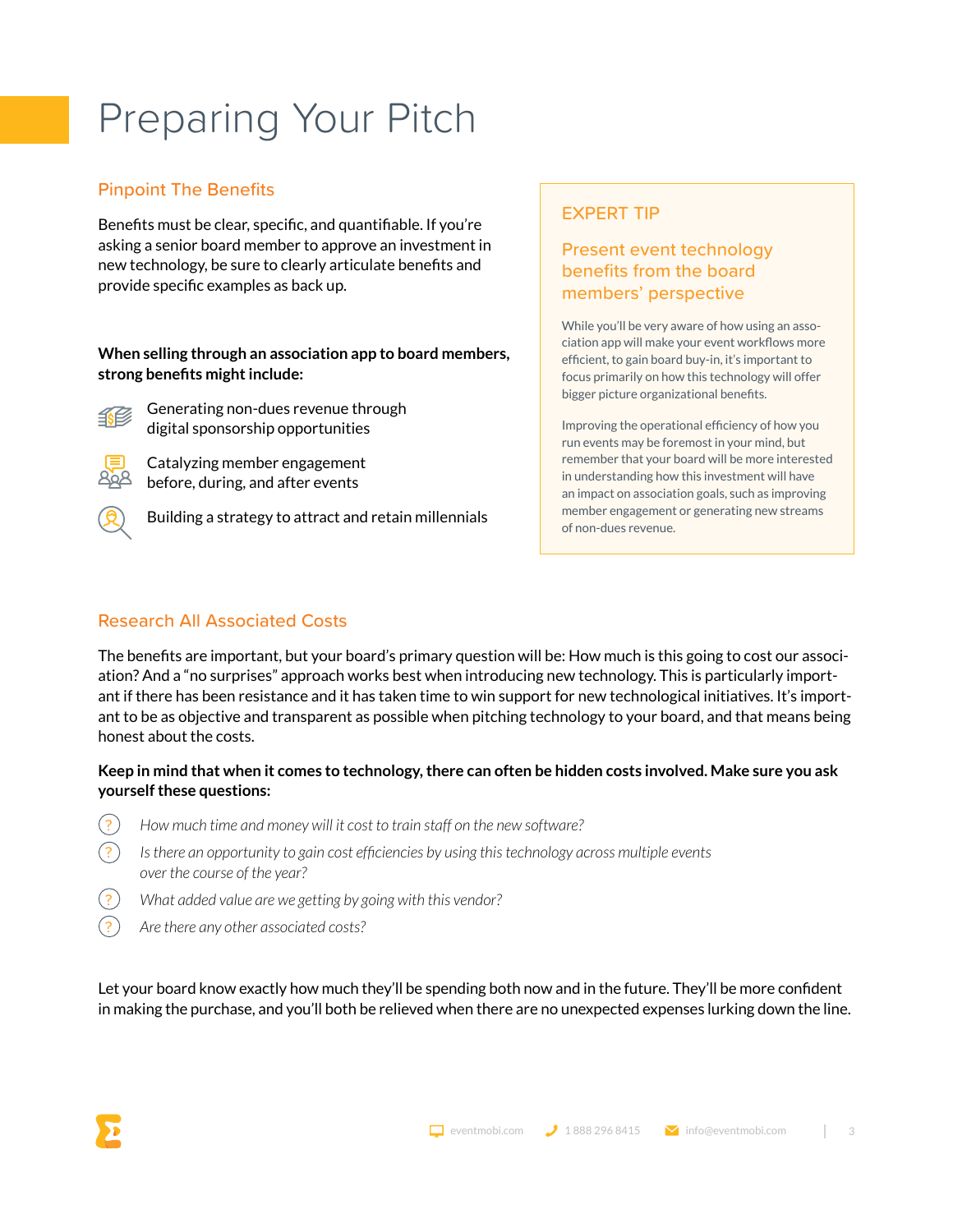# Benchmark With The Best

Benchmarking is an important step in winning the support of your board members. One benchmarking strategy is to identify other associations that senior executives in your organization consider to be best-in-class who are already using the event technology you want to introduce.

### See deck slides  $\rightarrow$

In our presentation template, we've included examples from a variety of associations who have run conferences, chapter meetings and other association events using event technology. Be sure to familiarize yourself with these examples before you present!

# Anticipate Their Questions

Start by asking yourself this question: If you were a board member, what would you ask after hearing this pitch? When considering a significant investment, they'll be looking to clearly understand the costs and benefits associated, and how this decision will impact the organization.

#### **To prepare, you'll need to:**

- 1. Make a list of potential questions your board could ask
- 2. Anticipate and rehearse the answers

We've already discussed the importance of addressing these costs and benefits, but your board is sure to have questions beyond those points.

#### **Here are a few example questions that might come up:**

- How much technical know-how is needed to use the technology?
- How does this technology integrate with our existing platforms?
- How will we ensure that members download and use the app?

Once you have your questions, you can start preparing the answers and, if needed, do additional research. The more prepared you are, the more authoritative your pitch will be, and the more likely you are to sway your board.

To help you prepare, we've created a FAQ section (Page 10), complete with answers that you can tweak to suit your purposes!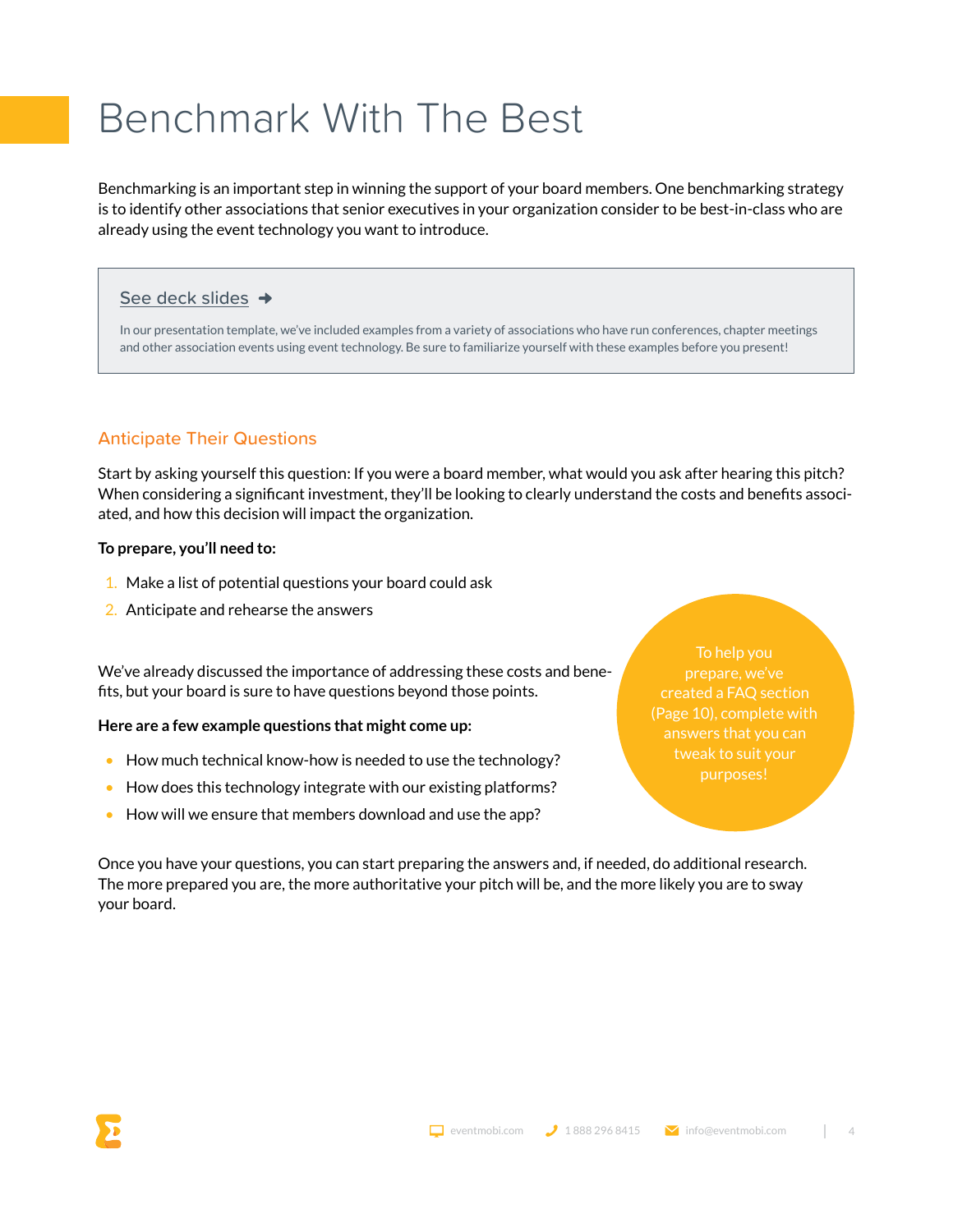## Build And Present Your Business Case

Finally, you need to weave all these arguments into a cohesive presentation. Board executives are busy people, so you'll want to be targeted and concise in your delivery. Include facts and figures but remember, examples and anecdotes from respected sources can be a powerful way of building support. Identify possible concerns and objections and provide information to address them. And of course, provide an opportunity for questions.

#### See deck slides →

To help you whip together an incredible pitch, we've created a customizable presentation template that:

- ✓ Highlights the benefits
- ✓ Clarifies the costs
- ✓ Includes plenty of association app examples

### EXPERT TIP Pressure-Test Your Pitch

Before making the actual pitch, it can be helpful to practice in front of individual board members first to identify if you've missed anything. Also—it can't hurt to do some groundwork and win over a few individuals before taking on the bigger challenge of pitching to the entire board.

First, give them your spiel. Then you can dig into some of the following discussion points:

- Are there any blind spots in my pitch?
- Have I missed any key concerns that may come up with board members?
- Have I missed any key questions?
- Are there any knowledge gaps or areas where I may need to do further research?

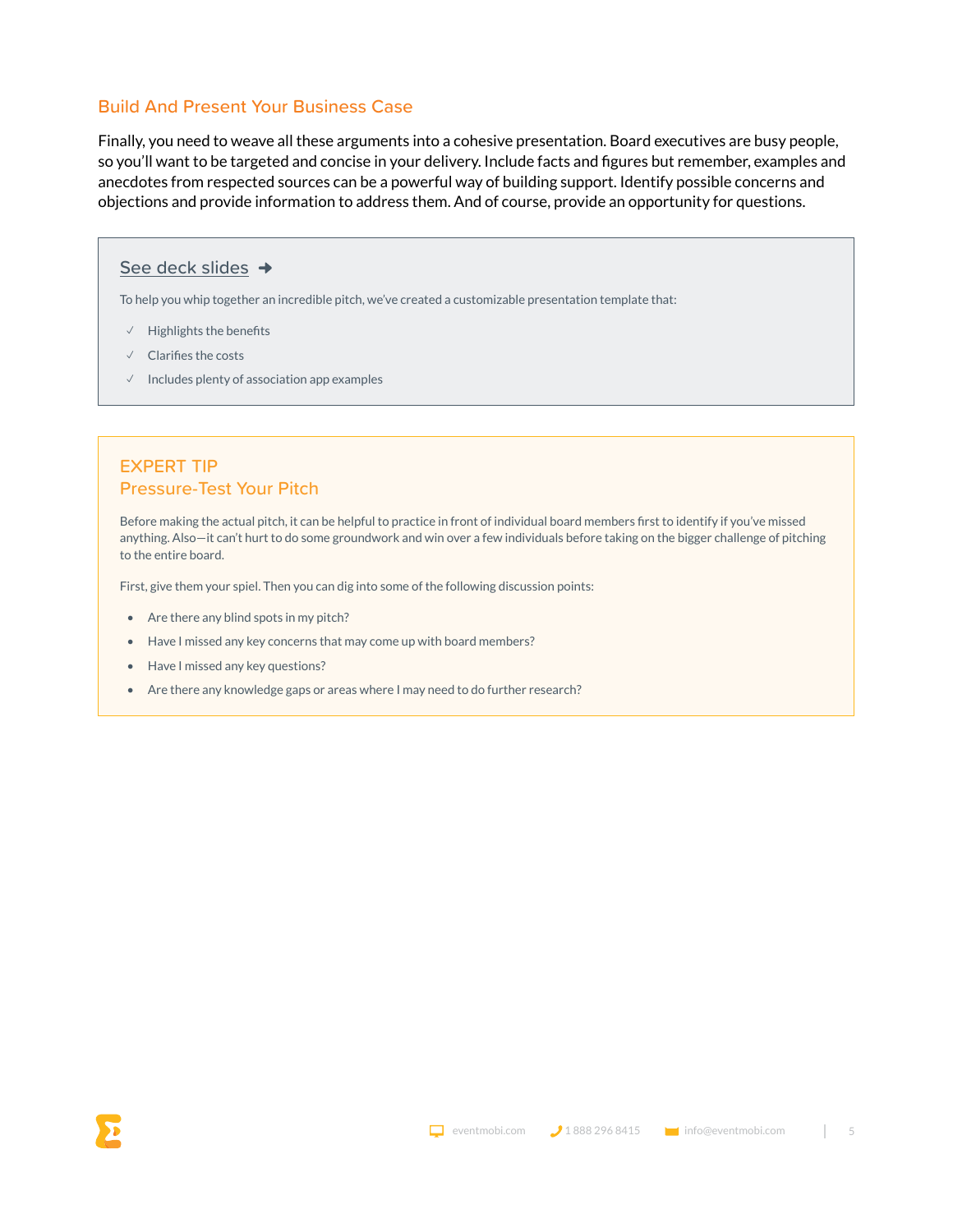# Presentation Tips

Your presentation is prepared, you've done your research, and now it's game day (deep breaths!). Here are a few tips to make sure you drive home your key messages and get buy-in for this decision.

#### $\bigcirc$  $\overline{\Psi}$ Know Your Board Members

Often board members can be from different demographic or psychographic groups. Their perceptions of technology may not be in sync and it's not necessarily a matter of age. It also has lots to do with their previous exposure to technology and comfort level in adapting to technological innovations.

To the right is a simple grid to help you determine the most effective communication strategies to sell technology to senior stakeholders.

The process involves two steps:

- 1. Find out how much senior stakeholders and event participants have with the technology you want to introduce.
- 2. During the discussion period, engage with board members based on your assessment of their technical aptitude, and their level of comfort with risk.





# Don't Read From The Slides

Although you may not have enough time to invest in memorizing your presentation word-for-word, it's important to rehearse it a few times over in front of the mirror or perhaps a few colleagues.

The goal is to make sure you're comfortable with the structure, have a good idea of what slide will be coming next, and get past the point of sounding awkward or recited. Then you can deliver your pitch with authenticity and confidence.

# See deck slides →

We've included speaking notes which you can tweak and summarize to suit your purposes, but we don't recommend reading it verbatim!

eventmobi.com  $\bigcup$  1888 296 8415  $\bigcup$  info@eventmobi.com

6

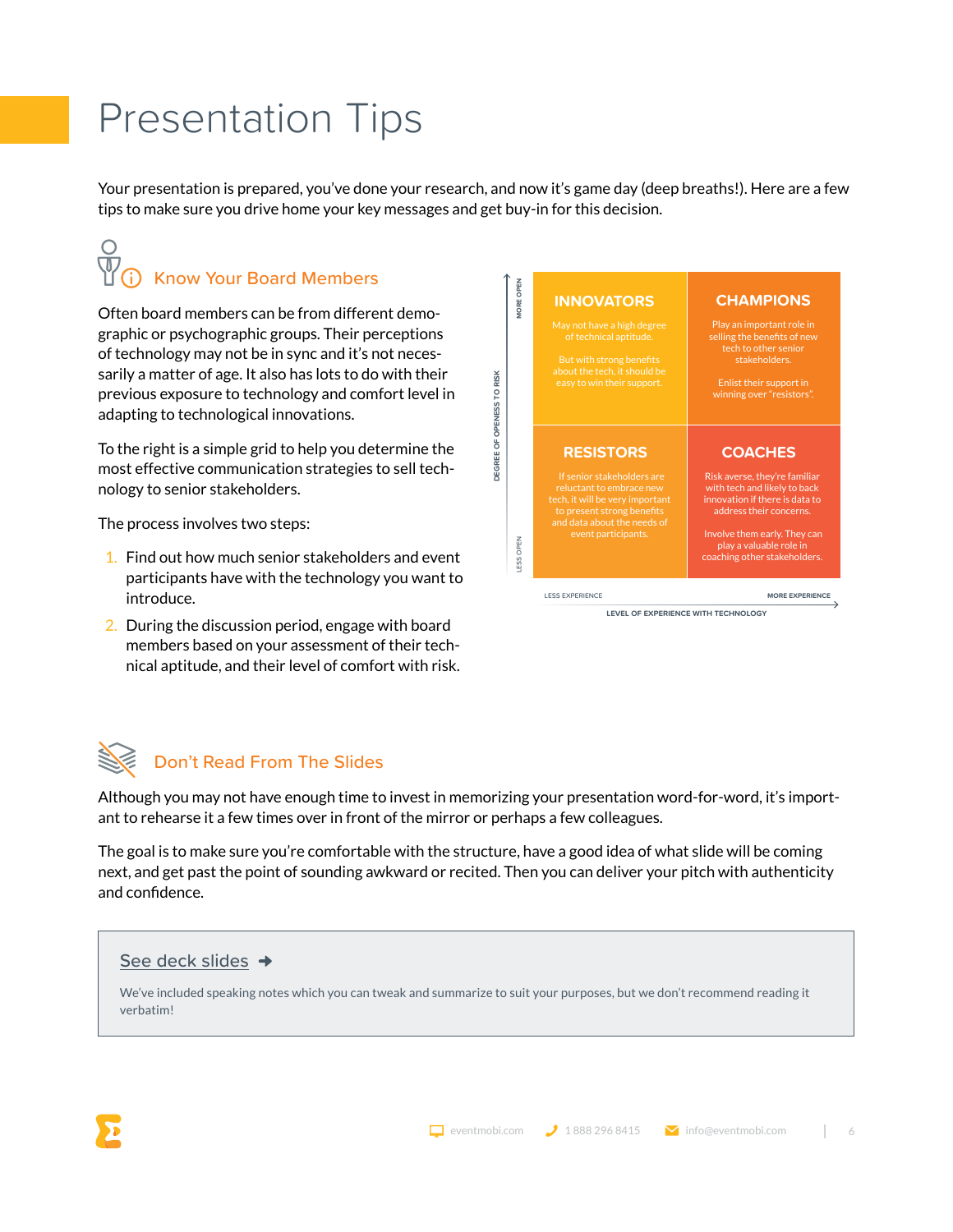# Make Eye Contact

This is a simple but powerful way to communicate confidence and belief in your point of view. In a recent Inc. article, presentation coach Sims Wyeth wrote:

*When your listeners see your eyes scanning their faces, they feel invited to engage with you. They feel encouraged to signal to you how they feel about what you're saying—with nods, frowns, or skeptical raisings of their eyebrows.*

This simple act transforms your presentation into a conversation, and converts your listeners into engaged participants.

To have a truly successful dialogue with your audience, though, you must respond to what your listeners are signaling. For example, if you see skepticism on the face of a board member, you'll want to empathize accordingly: "I know it seems hard to believe, but I promise you, the investment makes sense…"

# )) Pay Attention To Your Tone

You respect your board members, and genuinely value their opinion—and that's the tone you want to convey. Avoid coming across as too authoritative or as a know-it-all. Be conversational and don't force it.

TED speaking coach Gina Barnett shares that tone can and should be used to strengthen the impact of your words:

*Merge your tone with the topic of your speech. Don't deliver great news in a monotone voice or serious news too excitedly, as disjunctions like that will distract the audience.*

Barnett recommends going through your script and tagging what each message is intended to convey. This can help you use tone to strengthen your message rather than distract your audience from what you're trying to get across.

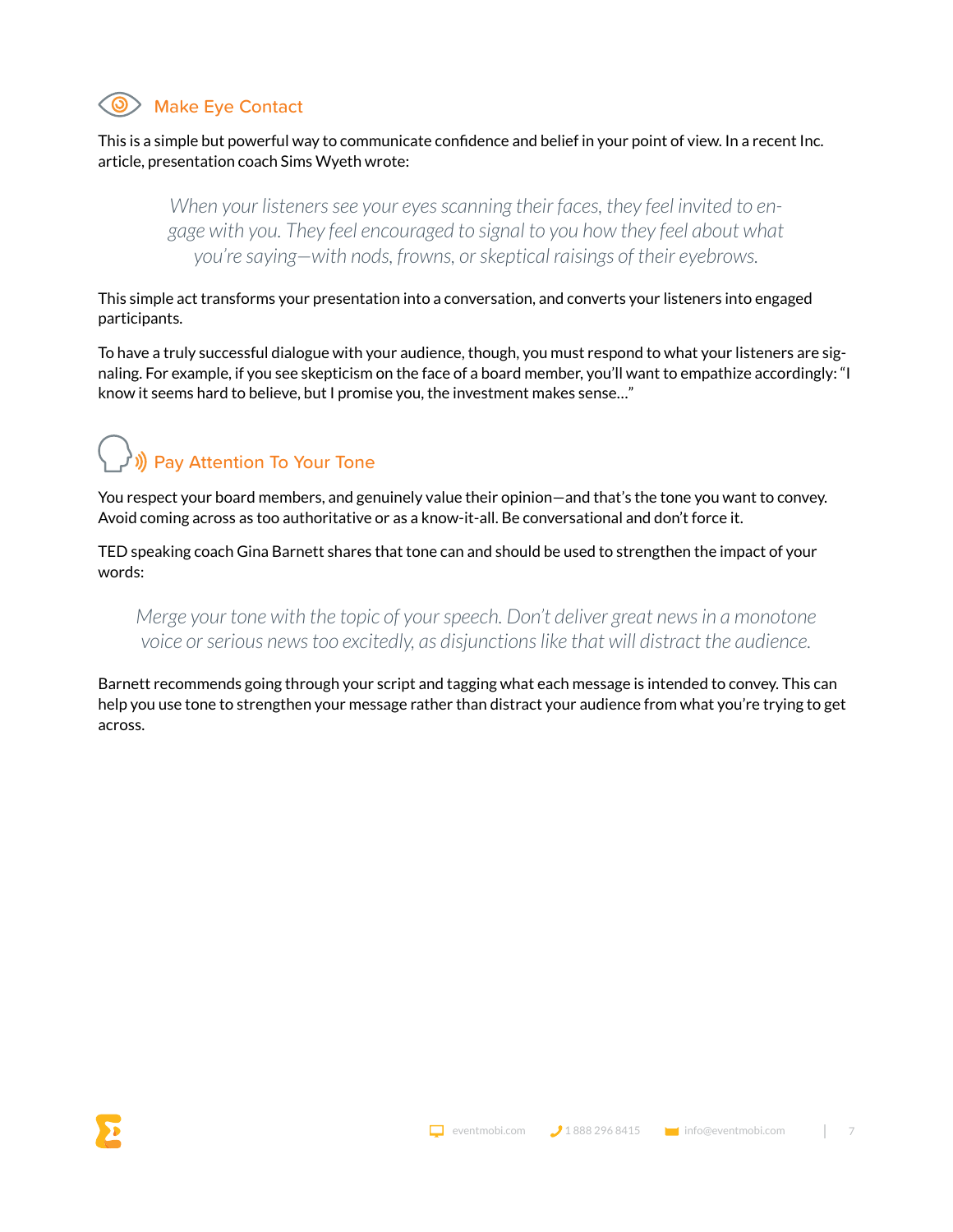# Common Objections to Association App Adoption

Let's talk about some of the key objections that may come up when a board is evaluating a technology purchase like an association app. We've also included suggestions on how to address these concerns, so you can be well prepared to respond.

# *Our demographic isn't tech-savvy enough*

It's true that not every person who participates in and/or attends events is technologically literate, but that's changing fast. With the pace of technology in most offices and professions, members are already receiving onthe-job training in technology. That said, EventMobi's platform is actually one of the industry's most intuitive and easy-to-use event apps.

Another important thing to note: Seeing the value in new technology is one of the key factors that motivates people to learn how to use it. If you can show members how the app will provide benefits that align with the reasons why they initially joined your association, they'll be far more likely to download and engage with it.

# *We don't have the budget for event technology*

This statement may indicate that you haven't done an effective enough job showing your board members how an association app could help solve many of your association challenges. Or perhaps the challenges cited aren't painful enough that they are ready to invest money towards solving them.

One approach to veer the conversation back in your favor is to revisit these challenges and quantify how much money you're losing/already spending.

### **For example, as a board, you could discuss how much money you're:**

- Losing for each member than churns
- Spending printing event guides and paper signage
- Spending on direct mailers and newsletters throughout the year

Then, you can continue by emphasizing to your board that implementing an association app will help you save money and/or bring in more net revenue by opening up sponsorship opportunities that not only cover the cost of the technology, but will generate additional revenue.

# EXPERT TIP Refresh Your Sponsorship Packages

Ready to start generating new channels of non-dues revenue to cover the cost of your association app?

Check out this ebook: **How to Create a Sponsorship Strategy that Maximizes Event Revenue**

8

DOWNLOAD NOW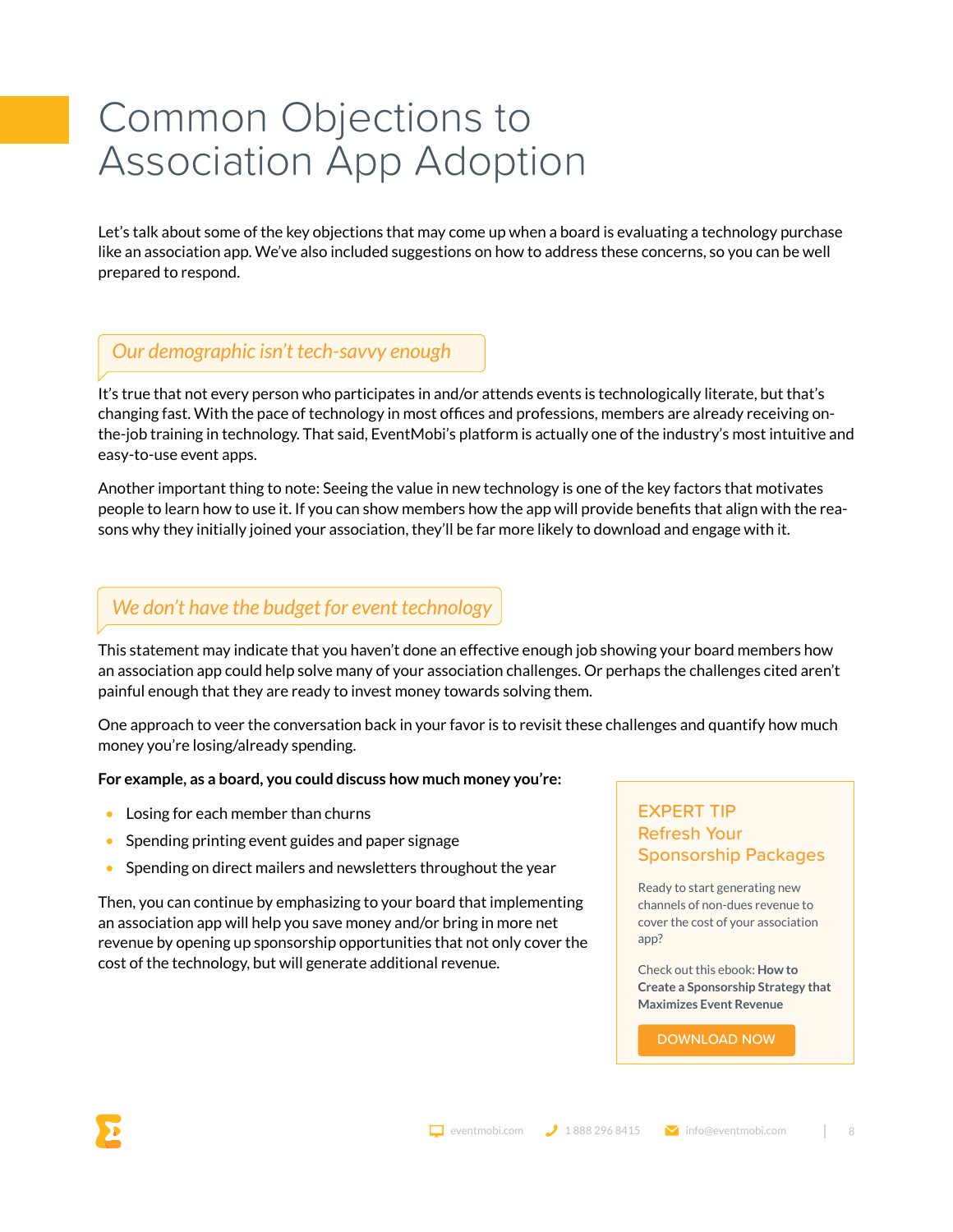### See deck slides →

We've included some basic equations on slides 15 and 26 to help you calculate the potential ROI of adopting an association app.

# *Technology will add layers of complexity to our events*

It's true, there are a lot of technology options out there and most event planners don't have the time or the training to manage multiple vendors. You can remedy that situation by selecting an integrated technology solution that offers an end-to-end solution—from event registration to a mobile app, to digital signage on one platform. This option also keeps you from having to learn, negotiate with, and manage tech support from several companies at once.

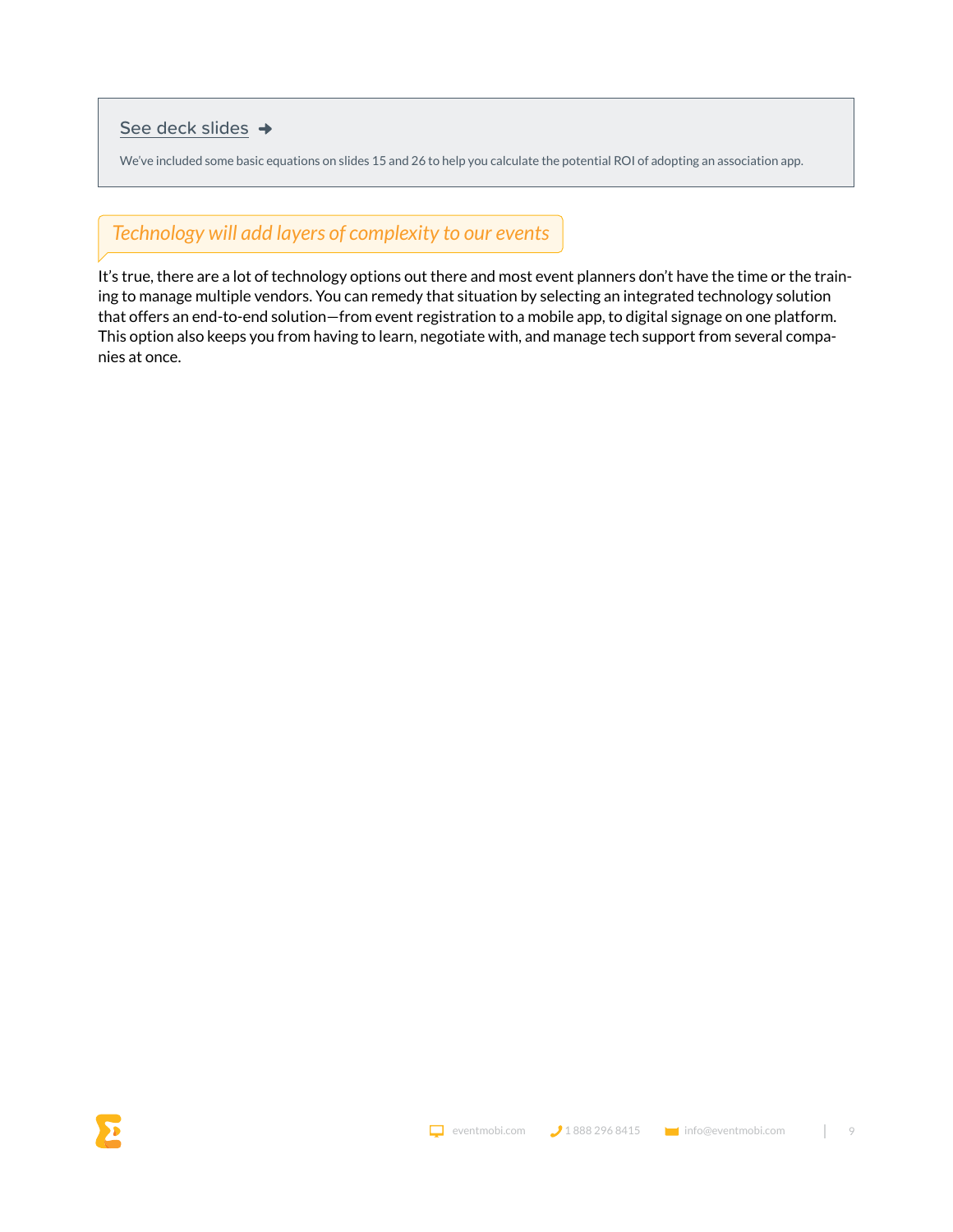# Frequently Asked Questions (and Answers!)

As we've helped coach event planners through presenting this decision to their board, we've heard a number of questions come up. To help you prepare for your presentation, it may be helpful for you to review these questions and get familiar with the answers. They may not all come up, but it's best to be prepared for anything!

## **Q** *No one else in our space is doing it. Why should we?*

**A** Many associations are choosing to use event apps, and an association app is an extension of that strategy. Beyond that, investment into the member experience can be a competitive advantage thatsets your association apart. And for millennials and other younger member segments, this could be the value-add they're looking for to help them choose you over a competitor.

# **Q** *What type of staff training will be required to build and update the technology? Is it hard to use?*

**A** EventMobi's App Builder is extremely straightforward to use, and has become known as "the Wordpress of event apps". In fact, every new EventMobi staff member gets to build an app during their first few weeks of work, from the customer support team, to accountants and salespeople. It's a very easy to use and flexible platform that anyone can learn, no matter if they have limited technical knowledge.

## **Q** *What if adoption is low?*

**A** Creating a solid plan for promoting the event app is key to success. You can read more about this in our "Ultimate Guide to Event app Marketing" .

Remember to keep in mind that t'simpossible to please all your members all the time. But if you're focused on making sure that the majority of members are enjoying an improved experience using the association app, the less-engaged members will realize that they're missing out and be motivated to download the app to see what all the fuss is about!

# **Q** *How much money can typically be generated through app sponsorship opportunities?*

**A** While it depends on association-specific variables, like number of members, many EventMobi customers have had their app paid for entirely by in-app sponsorship opportunities while also generating additional revenue.

The value of in-app sponsorship exposure is much more measurable than traditional sponsorship, so it becomes much easier to clearly demonstrate to sponsors metrics like number of impressions, banner ad clicks, survey participation, website clicks and more.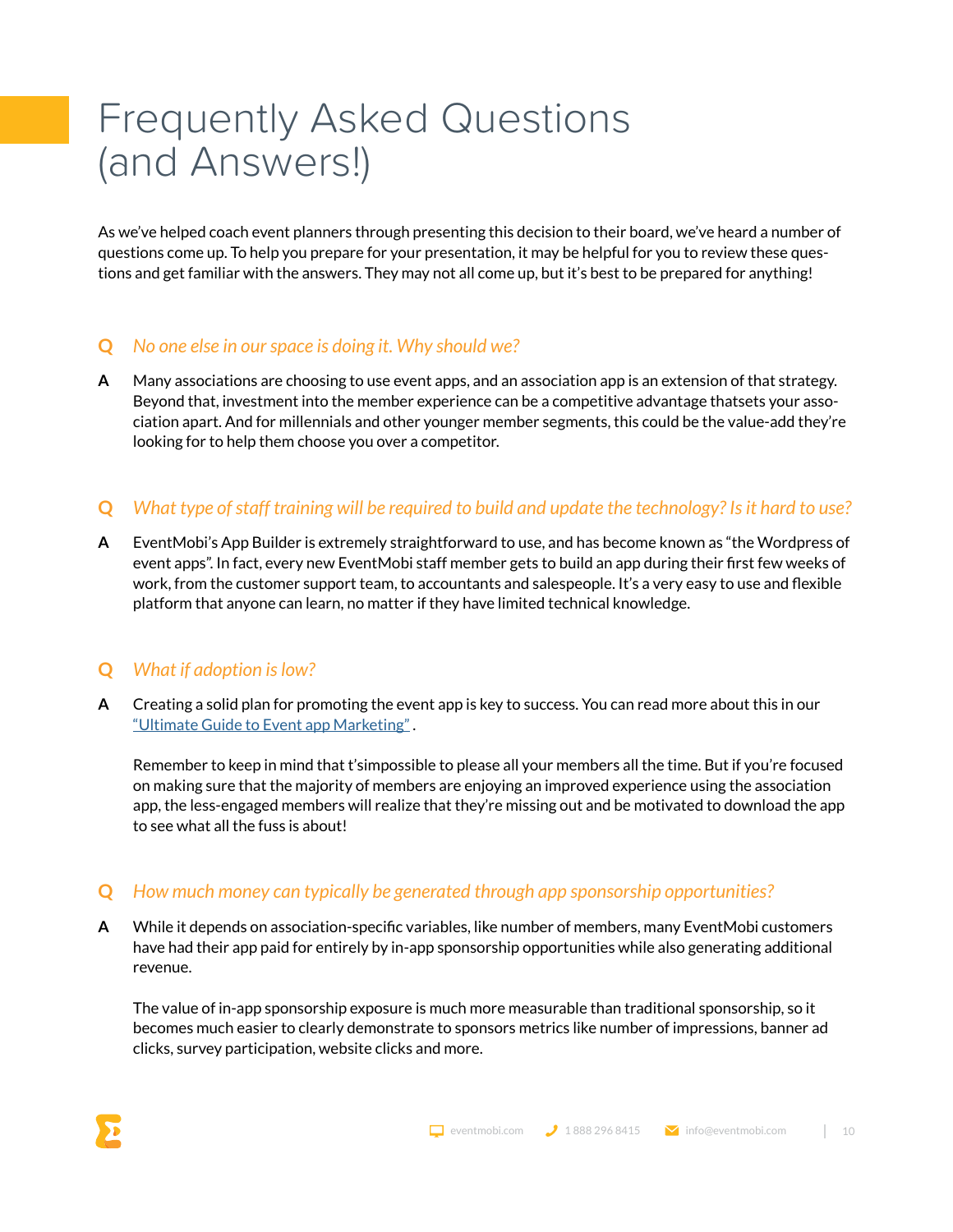# Timeline & Next Steps

And finally... to assure your board members that you've done your research, it's important to understand the timeline and next steps in moving forward with an association app. Here is a typical timeline once a vendor has been chosen:

- 1. Sign association app contract with vendor
- 2. Introduction to Customer Success Manager *(within 1 day)*
- 3. Event success call with Customer Success Manager *(between 1-3 days of introduction)*
- 4. Onboarding call with Support Team *(depends on timing of first event, usually within a month)*
- 5. Support Team follows up with helpful how-to and best practices resources, articles, guides *(same day as onboarding)*
- 6. App building begins *(whenever you're ready)*

Ready to Start Preparing Your Pitch? Use Our Presentation Template

DOWNLOAD NOW

Need some help putting together your pitch? Book a demo with an EventMobi event tech consultant for more info.

**SCHEDULE A DEMO** 

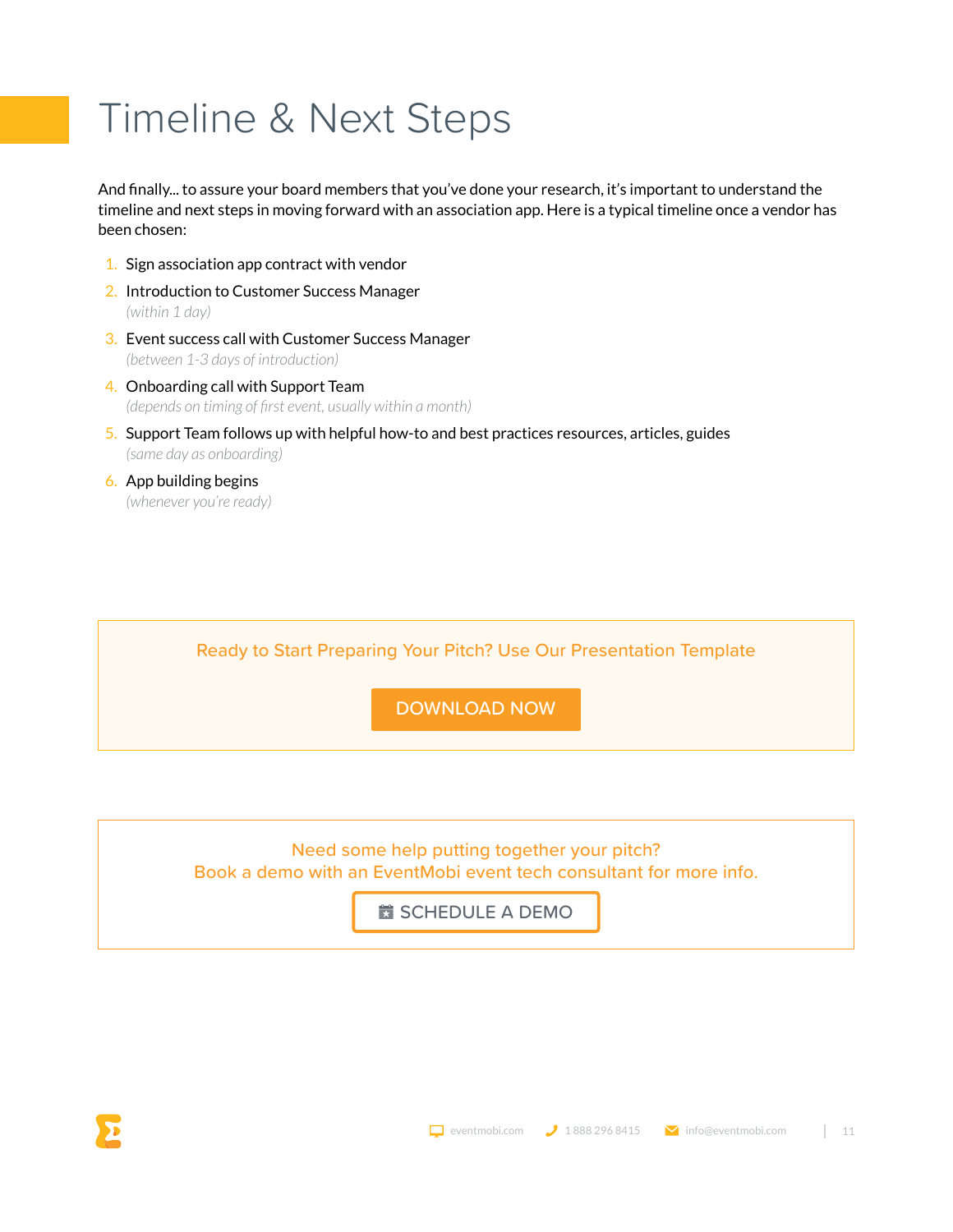# Support and Customer Success



## Our Team Is Your Team

One of the reasons that many of our clients come back again and again is because of our unrivaled customer success team. While you know your members best, our job is to make sure that you have the tools, knowledge and strategies to build, launch and promote your association app for optimal adoption and engagement.

When you partner with us, you'll be assigned a Customer Success Account Manager as your main point of contact, and will go through an app onboarding process to ensure that you and your team are comfortable with the platform.

## Flexibility is the Key to Success

Things always seem to crop up in the event planning process. EventMobi's Support Team can help iron out wrinkles in your plan if and when unexpected changes occur.

### There When You Need Us

Making sure you have support during times of need is a major priority for us. We have extensive support hours in order to be at your service.

**North America** 8am - 8pm (Eastern Time) 7 days a week **Europe** 9am-6pm (European Central Time) Monday to Friday

*\* Note that we offer 24/7 support for urgent issues and live events*